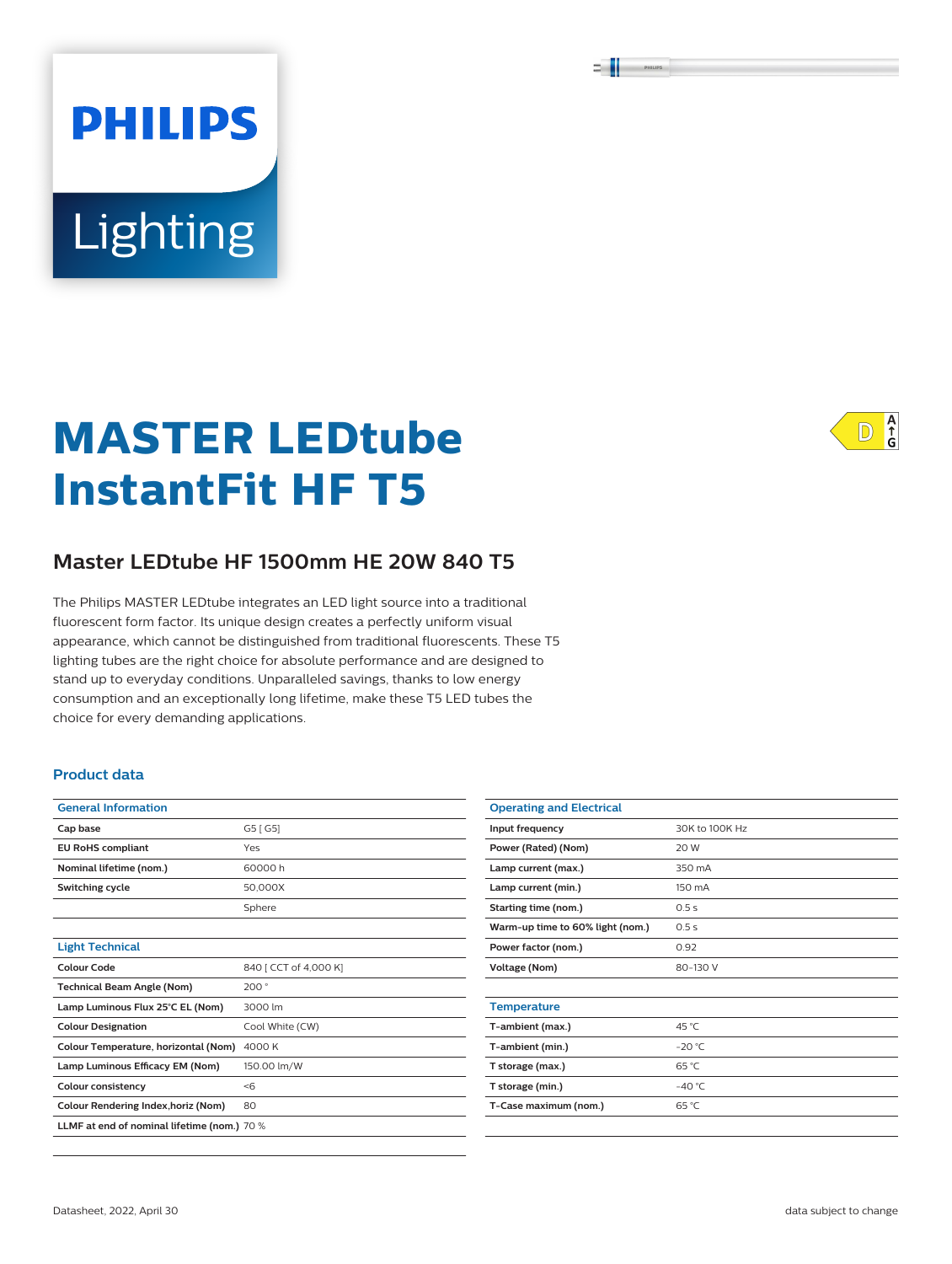# **MASTER LEDtube InstantFit HF T5**

| <b>Controls and Dimming</b>     |                                          |  |  |  |
|---------------------------------|------------------------------------------|--|--|--|
| Dimmable                        | Yes - Check ballast compatibility        |  |  |  |
|                                 |                                          |  |  |  |
| <b>Mechanical and Housing</b>   |                                          |  |  |  |
| <b>Lamp Finish</b>              | Frosted                                  |  |  |  |
| <b>Bulb material</b>            | Glass                                    |  |  |  |
| <b>Product length</b>           | 1500 mm                                  |  |  |  |
| <b>Bulb shape</b>               | Tube, double-ended                       |  |  |  |
|                                 |                                          |  |  |  |
| <b>Approval and Application</b> |                                          |  |  |  |
| <b>Energy Efficiency Class</b>  | D                                        |  |  |  |
| Energy-saving product           | Yes                                      |  |  |  |
| Approval marks                  | RoHS compliance TUV CE marking KEMA Keur |  |  |  |
|                                 | certificate                              |  |  |  |

| Energy consumption kWh/1,000 hours 20 kWh |                                        |  |  |
|-------------------------------------------|----------------------------------------|--|--|
|                                           | 406190                                 |  |  |
|                                           |                                        |  |  |
| <b>Product Data</b>                       |                                        |  |  |
| Full product code                         | 871869674337900                        |  |  |
| Order product name                        | Master LEDtube HF 1500mm HE 20W 840 T5 |  |  |
| EAN/UPC - product                         | 8718696743379                          |  |  |
| Order code                                | 929001391402                           |  |  |
| SAP numerator – quantity per pack         |                                        |  |  |
| Numerator - packs per outer box           | 10                                     |  |  |
| <b>SAP material</b>                       | 929001391402                           |  |  |
| SAP net weight (piece)                    | $0.196$ kg                             |  |  |

#### **Dimensional drawing**



| D1 | D <sub>2</sub> | A1 | A <sub>2</sub> | A3                                          |
|----|----------------|----|----------------|---------------------------------------------|
|    |                |    |                |                                             |
|    |                |    |                |                                             |
|    |                |    |                | 15.5 mm 18.8 mm 1449 mm 1456.1 mm 1463.2 mm |

**Master LEDtube HF 1500mm HE 20W 840 T5**

#### **Photometric data**



CalcuLuX Photometrics 4.5 Philips Lighting B.V. Page: 1/1

100 Intensity (%) -Intensity (%) 80 60 40 20  $_{200}^0$ 700 800 200 300 400 500 600  $\lambda$ [nm]-

**LEDtube 1500mm 20W G5 840 3000lm**

#### **LEDtube 1500mm 20W G5 840 3000lm**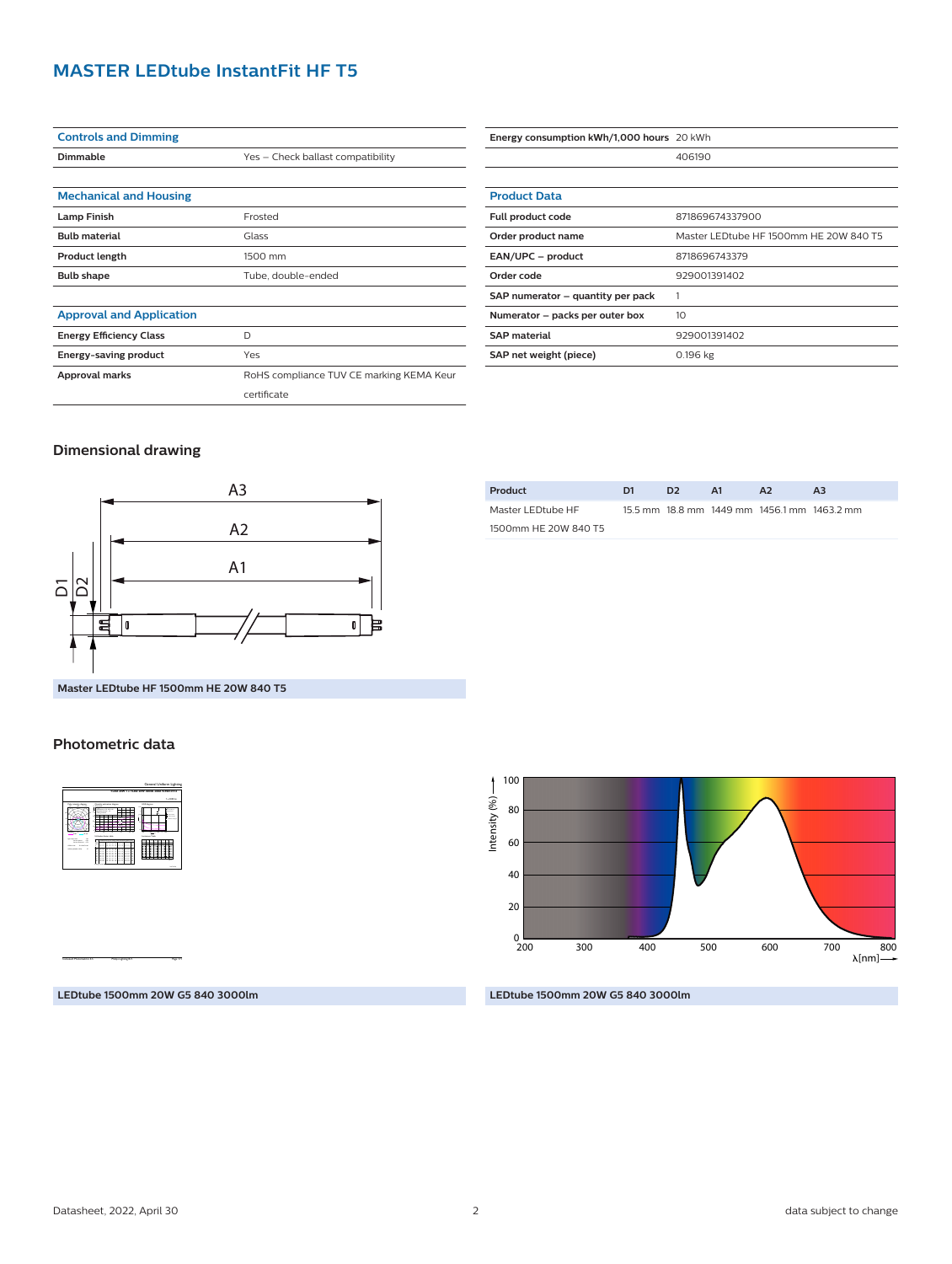# **MASTER LEDtube InstantFit HF T5**

#### **Photometric data**



**LEDtube 600mm 8W G5 830 1000lm**





**Lumen Maintenance Diagram**

**Life Expectancy Diagram**